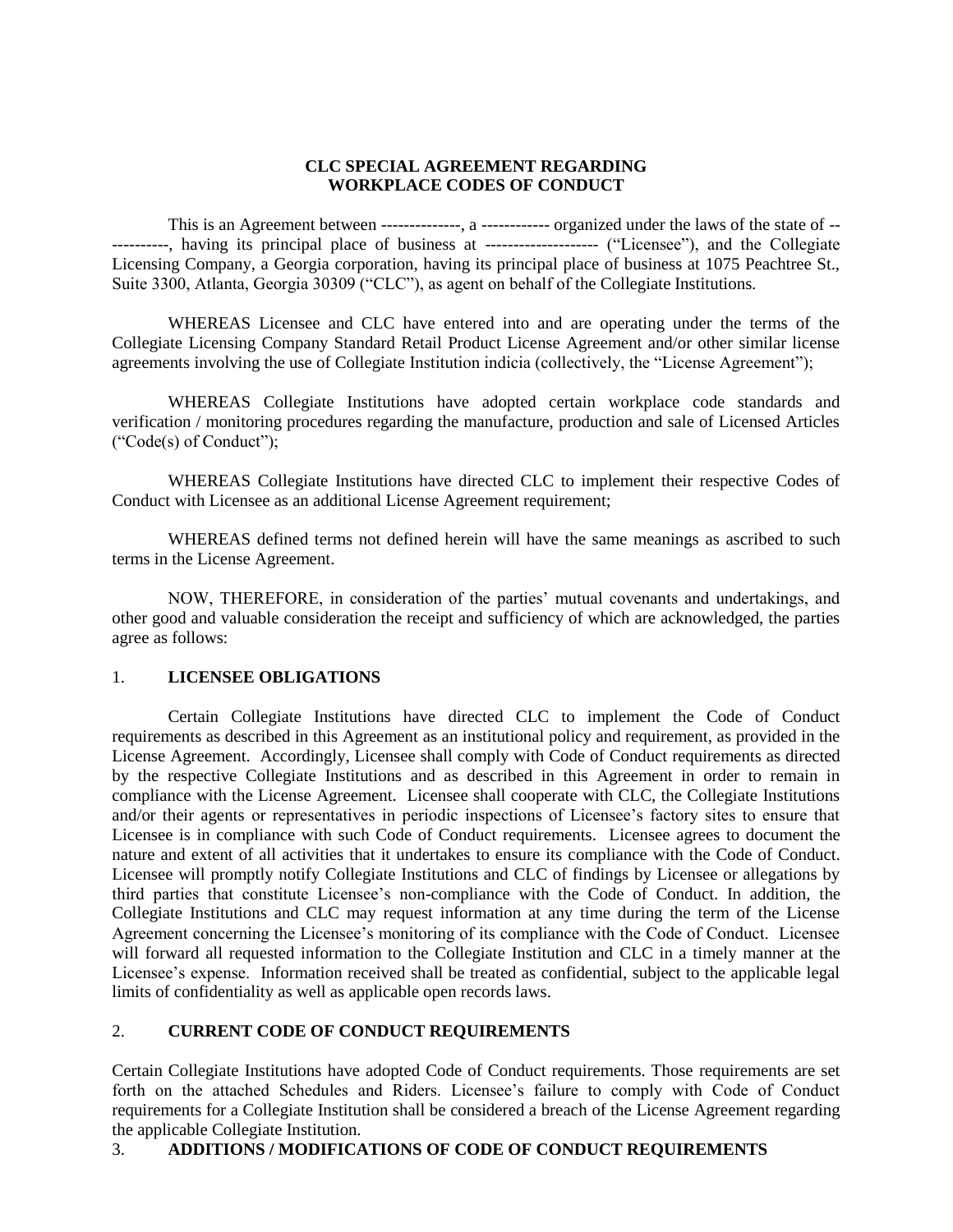Additional Collegiate Institutions may from time to time implement Code of Conduct requirements, and Collegiate Institutions may from time to time modify their Code of Conduct requirements. CLC shall give Licensee reasonable written notice of any changes in Code of Conduct requirements. Licensee, upon receipt of the notice, shall be responsible for complying with the new Code of Conduct requirements.

### 4. **TERM**

This Agreement shall begin effect on the last date of signature below and shall terminate upon the termination, revocation, cancellation or expiration of the rights granted Licensee under the License Agreement with respect to affected Collegiate Institution(s). Any renewal(s) of said License Agreement shall constitute renewal of this Agreement.

### 5. **SEVERABILITY**

The determination that any provision of this Agreement is invalid or unenforceable shall not invalidate this Agreement, and the remainder of this Agreement shall be valid and enforceable to the fullest extent permitted by law.

### 6. **NO WAIVER, MODIFICATION, ETC.**

This Agreement, including attachments, constitutes the entire agreement and understanding between the parties and cancels, terminates, and supersedes any prior agreement or understanding relating to the subject matter hereof between Licensee, CLC and Collegiate Institutions. There are no representations, promises, agreements, warranties, covenants or understandings other than those contained herein. None of the provisions of this Agreement may be waived or modified, except expressly in writing signed by both parties. However, failure of either party to require the performance of any term in this Agreement or the waiver by either party of any breach shall not prevent subsequent enforcement of such term nor be deemed a waiver of any subsequent breach.

#### 7. **MISCELLANEOUS**

When necessary for appropriate meaning, a plural shall be deemed to be the singular and singular shall be deemed to be the plural. The attached schedules are an integral part of this Agreement. Paragraph headings are for convenience only and shall not add to or detract from any of the terms or provisins of this Agreement.

IN WITNESS WHEREOF, the parties hereto have signed this Agreement.

LICENSEE:

THE COLLEGIATE LICENSING COMPANY, LLC, as agent on behalf of the Collegiate Institutions.

| By:    | [Seal]<br>(Signature of officer, partner, or person<br>duly authorized to sign) | Bv:    | (Signature of person duly authorized to sign) |
|--------|---------------------------------------------------------------------------------|--------|-----------------------------------------------|
| Title: |                                                                                 | Title: |                                               |
| Date:  |                                                                                 | Date:  |                                               |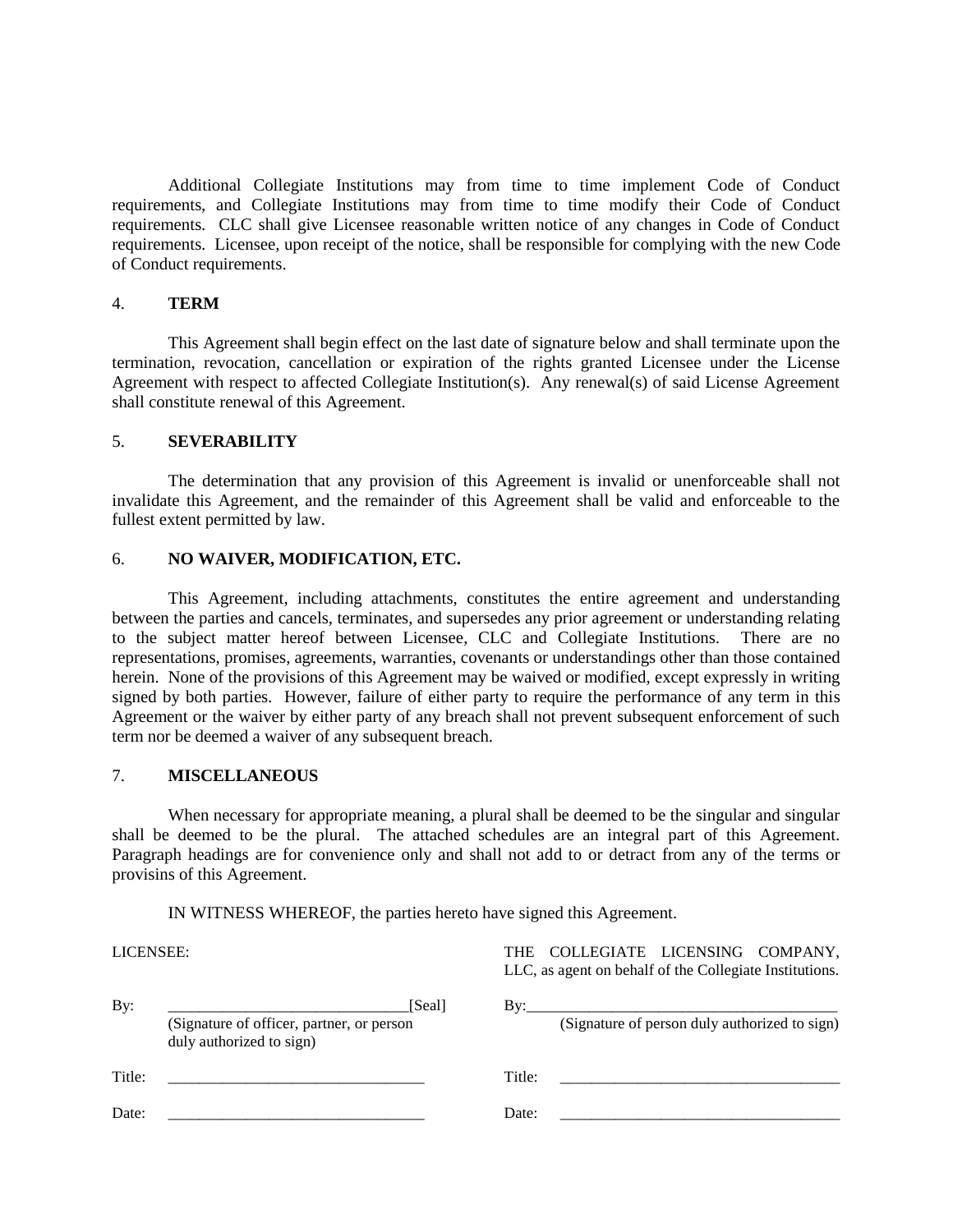## **Workplace Code Standards Schedule I**

I. Collegiate institutions represented by CLC ("Collegiate Institutions") are each committed to conducting their business affairs in a socially responsible and ethical manner consistent with their respective educational, research and/or service missions, and to protecting and preserving the global environment. While CLC and the Collegiate Institutions believe that Licensee shares this commitment, certain Collegiate Institutions have adopted the following Workplace Code Standards (the "Code") which requires that all Licensees, at a minimum, adhere to the principles set forth in the Code.

Throughout the Code the term "Licensee" shall include all persons or entities which have entered into a written "License Agreement" with CLC to manufacture "Licensed Articles" (as that term is defined in the License Agreement) bearing the names, trademarks and/or images of one or more Collegiate Institutions. The term "Licensee" shall for purposes of the Code, and unless otherwise specified in the Code, encompass all of Licensee' contractors, subcontractors or manufacturers which produce, assemble or package finished Licensed Articles for the consumer.

- II. Standards: Licensee agrees to operate work places and contract with companies whose work places adhere to the standards and practices described below. CLC and the Collegiate Institutions prefer that Licensee exceeds these standards.
	- A. Legal Compliance: Licensee must comply with all applicable legal requirements of the country (ies) of manufacture in conducting business related to or involving the production or sale of Licensed Articles. Where there are differences or conflicts with the Code and the laws of the country (ies) of manufacture, the higher standard shall prevail, subject to the following considerations. In countries where law or practice conflicts with these workplace standards, Licensee agrees to consult with governmental, human rights, labor and business organizations and to take effective actions as evaluated by CLC, the applicable Collegiate Institution(s) or their designee, and the applicable Licensee(s) to achieve the maximum possible compliance with each of these standards. Licensee further agrees to refrain from any actions that would diminish the protections of these labor standards.
	- B. Employment Standards: Licensee shall comply with the following standards:

 $\overline{a}$ 

- 1. Wages and Benefits: Licensee recognizes that wages are essential to meeting employees' basic needs. Licensee shall pay employees, as a floor, at least the minimum wage required by local law or the local prevailing industry wage, whichever is higher, and shall provide legally mandated benefits.<sup>1</sup>
- 2. Working Hours: Except in extraordinary business circumstances, hourly and/or quotabased wage employees shall (i) not be required to work more than the lesser of (a) 48

<sup>&</sup>lt;sup>1</sup>CLC and the Collegiate Institutions will continue to monitor these issues and will promote studies that examine conditions and factors related to minimum and prevailing wages and employees' basic needs*.*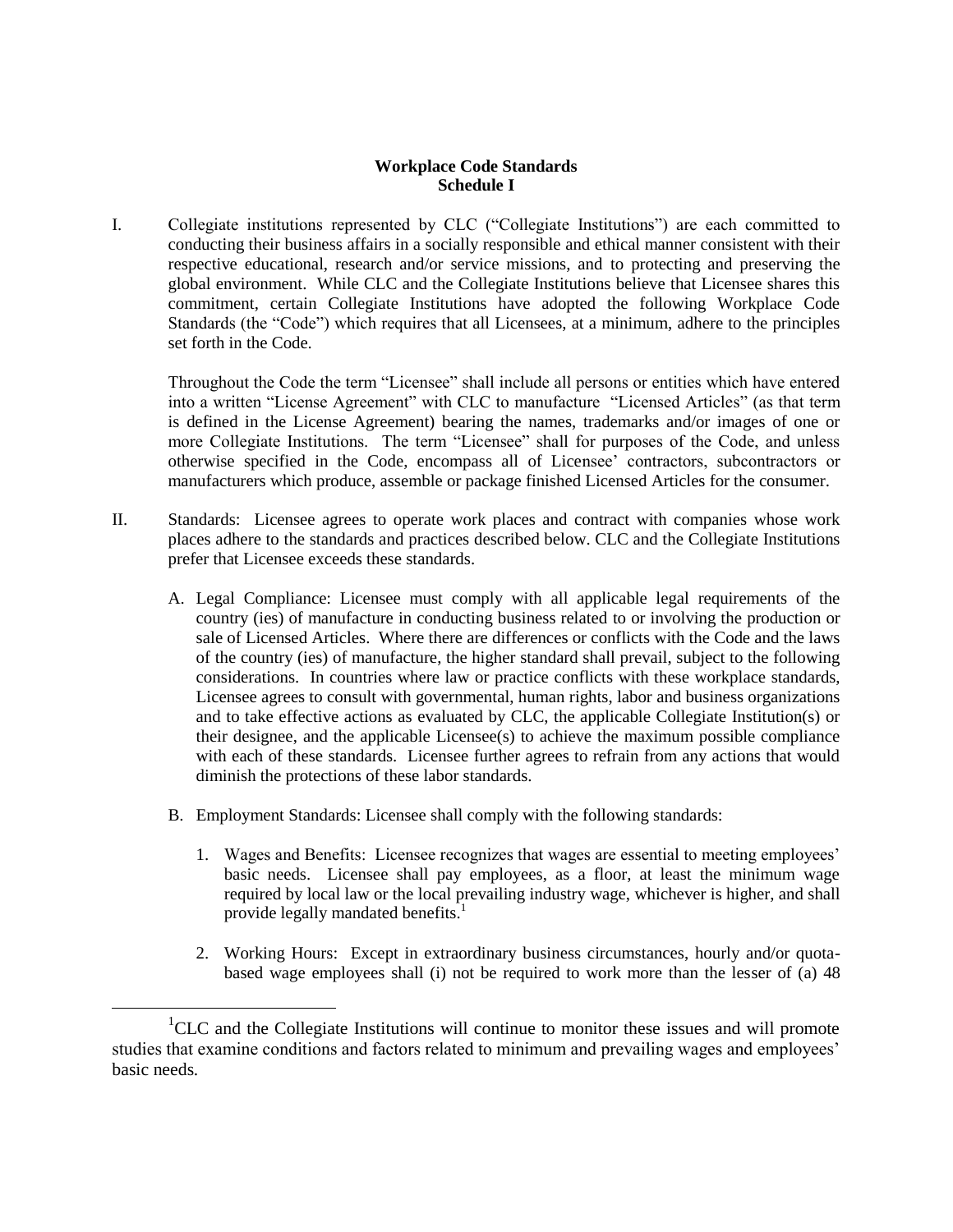hours per week and 12 hours overtime or (b) the limits on regular and overtime hours allowed by the law of the country of manufacture or, where the laws of such country do not limit the hours of work, the regular work week in such country plus 12 hours overtime; and (ii) be entitled to at least one day off in every seven day period.

- 3. Overtime Compensation: In addition to their compensation for regular hours of work, hourly and/or quota-based wage employees shall be compensated for overtime hours at such a premium rate as is legally required in the country of manufacture or, in those countries where such laws do not exist, at a rate at least equal to their regular hourly compensation rate.
- 4. Child Labor: Licensee shall not employ any person at an age younger than 15 (or 14, where, consistent with International Labor Organization practices for developing countries, the law of the country of manufacture allows such exception). Where the age for completing compulsory education is higher than the standard for the minimum age of employment stated above, the higher age for completing compulsory education shall apply to this section. Licensee agrees to consult with governmental, human rights and nongovernmental organizations, and to take reasonable steps as evaluated by CLC, the applicable Collegiate Institution(s) or their designee, and the applicable Licensee(s) to minimize the negative impact on children released from employment as a result of implementation or enforcement of the Code.
- 5. Forced Labor: There shall not be any use of forced prison labor, indentured labor, bonded labor or other forced labor.
- 6. Health and Safety: Licensee shall provide a safe and healthy working environment to prevent accidents and injury to health arising out of, linked with, or occurring in the course of work or as a result of the operation of Licensee facilities.
- 7. Nondiscrimination: No person shall be subject to any discrimination in employment, including hiring, salary, benefits, advancement, discipline, termination or retirement, on the basis of gender, race, religion, age, disability, sexual orientation, nationality, political opinion, or social or ethnic origin.
- 8. Harassment or Abuse: Every employee shall be treated with dignity and respect. No employee shall be subject to any physical, sexual, psychological or verbal harassment or abuse. Licensee will not use or tolerate any form of corporal punishment.
- 9. Freedom of Association and Collective Bargaining: Licensee shall recognize and respect the right of employees to freedom of association and collective bargaining.
- C. Environmental Sustainability: Licensee shall adopt responsible measures to mitigate negative impacts that the workplace has on the environment.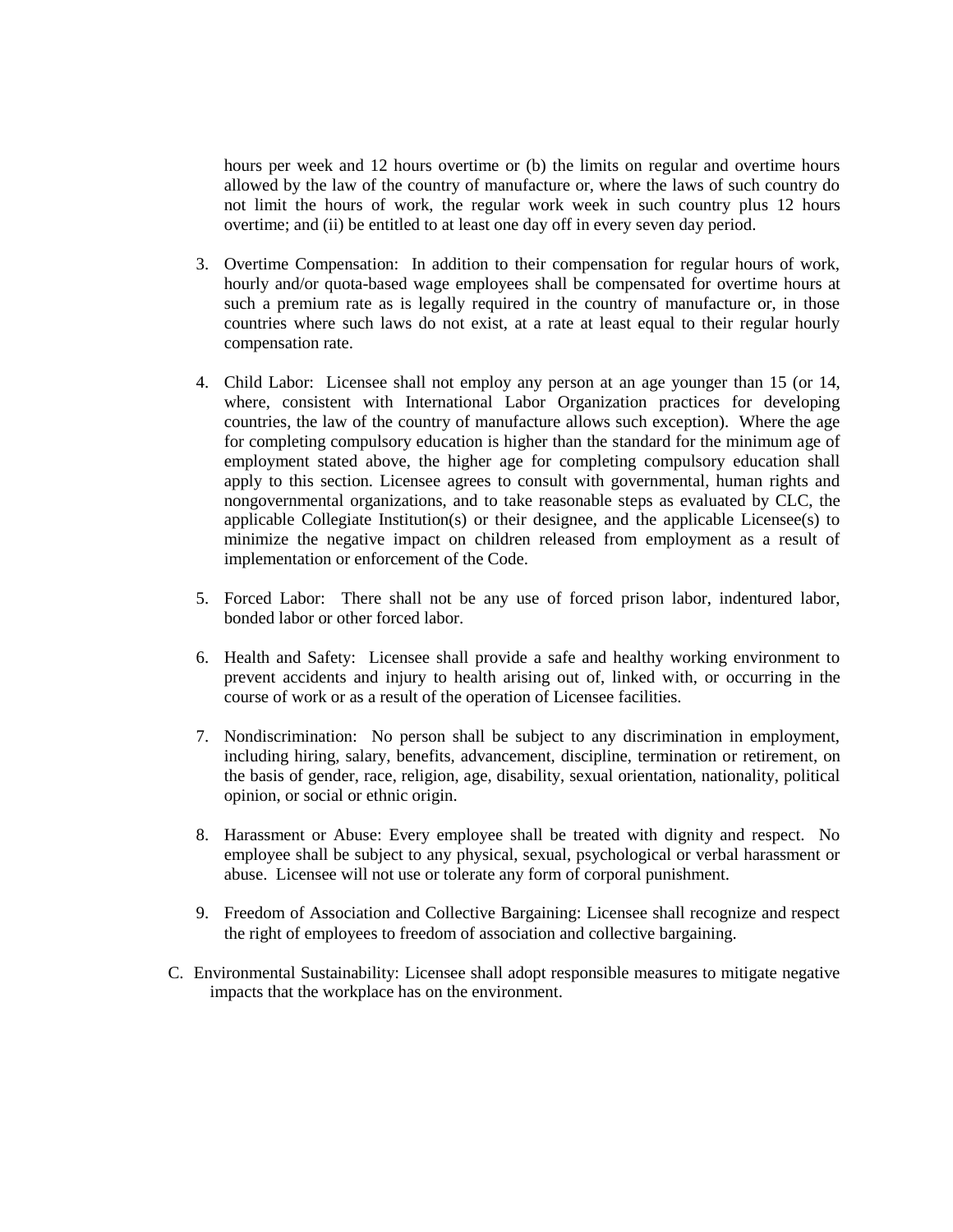# **COLLEGIATE INSTITUTIONS - LIST I**

The following Collegiate Institutions have adopted Workplace Code Standards – Schedule I:

1. University of Cincinnati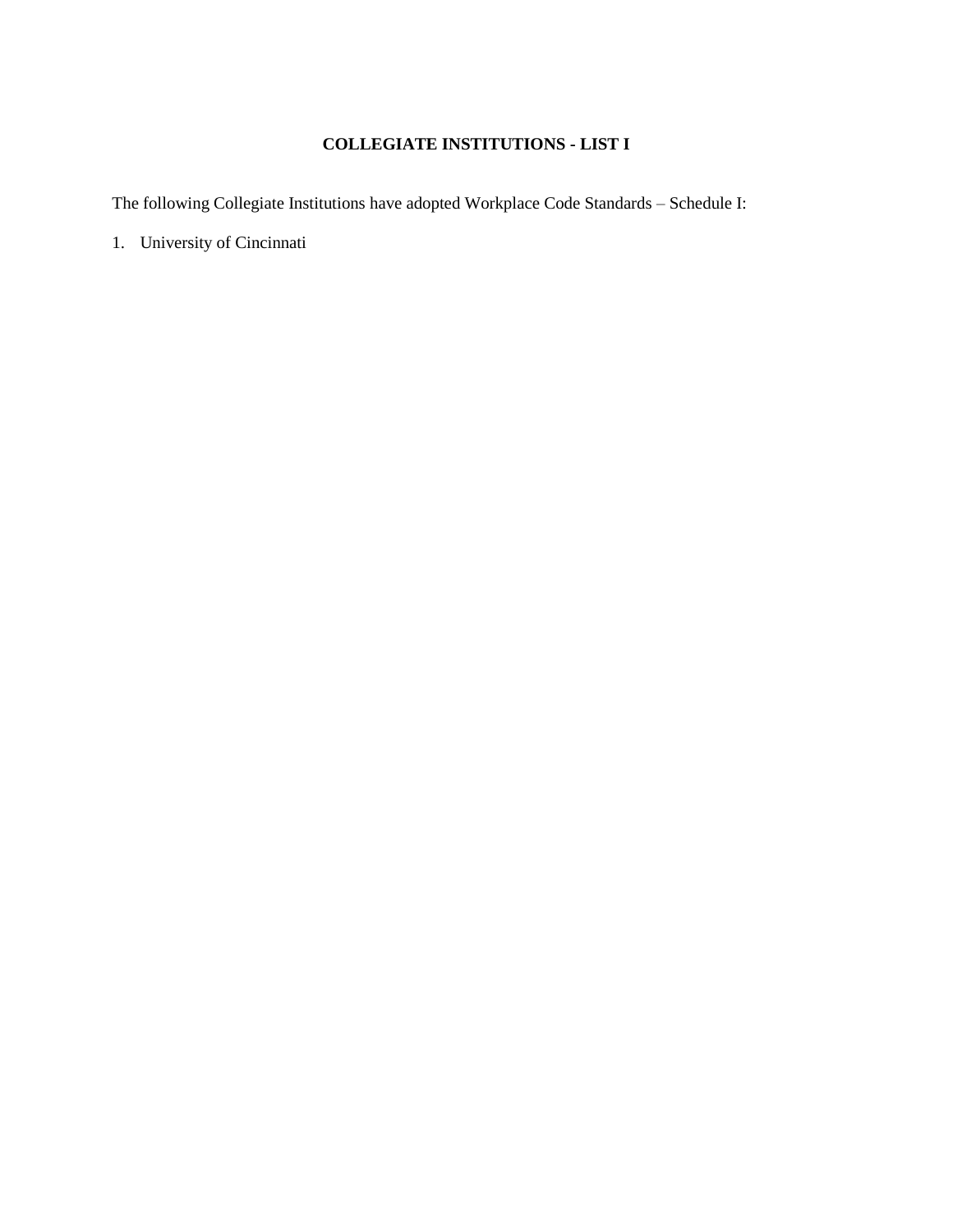## **Workplace Code Standards Rider 1 to Schedule I**

Full Public Disclosure:

Licensee shall disclose to the Collegiate Institution, CLC, or another designee, if applicable, the location (including factory name, contact name and job title, address, phone number, e-mail address, products produced, and nature of business association) of each factory used in the production of all items which bear Licensed Indicia. Such information shall be updated upon change of any factory site location. The Collegiate Institution reserves the right to disclose this information to third parties, without restriction as to its further distribution.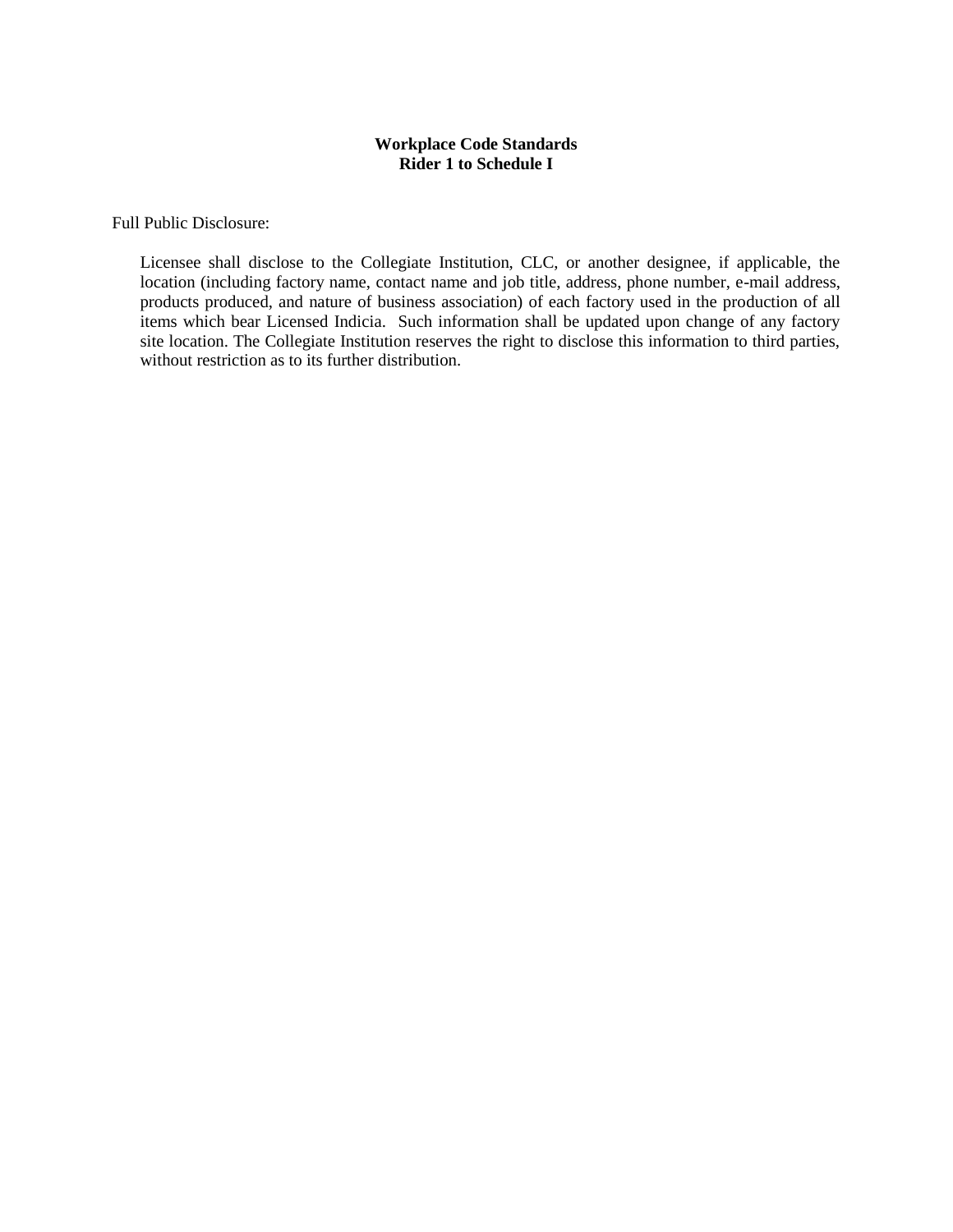# **COLLEGIATE INSTITUTIONS - LIST II**

The following Collegiate Institutions have adopted Rider 1 to Schedule I:

1. University of Cincinnati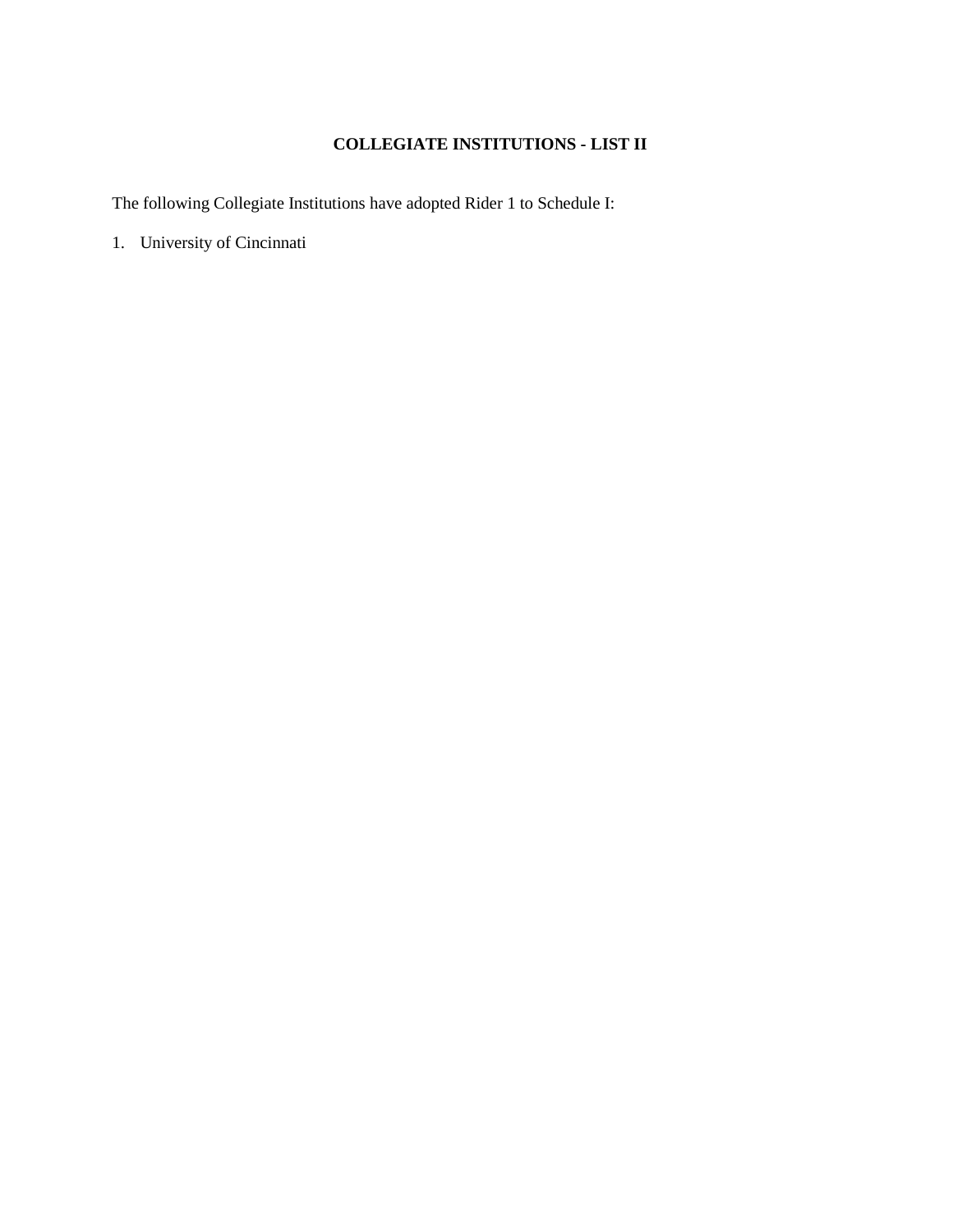## **Workplace Code Standards Rider 2 to Schedule I**

Women's Rights:

- 1. Women workers will receive equal remuneration, including benefits, equal treatment, equal evaluation of the quality of their work, and equal opportunity to fill all positions as male workers.
- 2. Pregnancy tests will not be a condition of employment, nor will they be demanded of employees.
- 3. Workers who take maternity leave will not face dismissal nor threat of dismissal, loss of seniority or deduction of wages, and will be able to return to their former employment at the same rate of pay and benefits.
- 4. Workers will not be forced or pressured to use contraception.
- 5. Workers will not be exposed to hazards, including glues and solvents, that may endanger their safety, including their reproductive health.
- 6. Licensee shall provide appropriate services and accommodations to women workers in connection with pregnancy and childbirth, including, but not limited to, maternity leaves of absence.